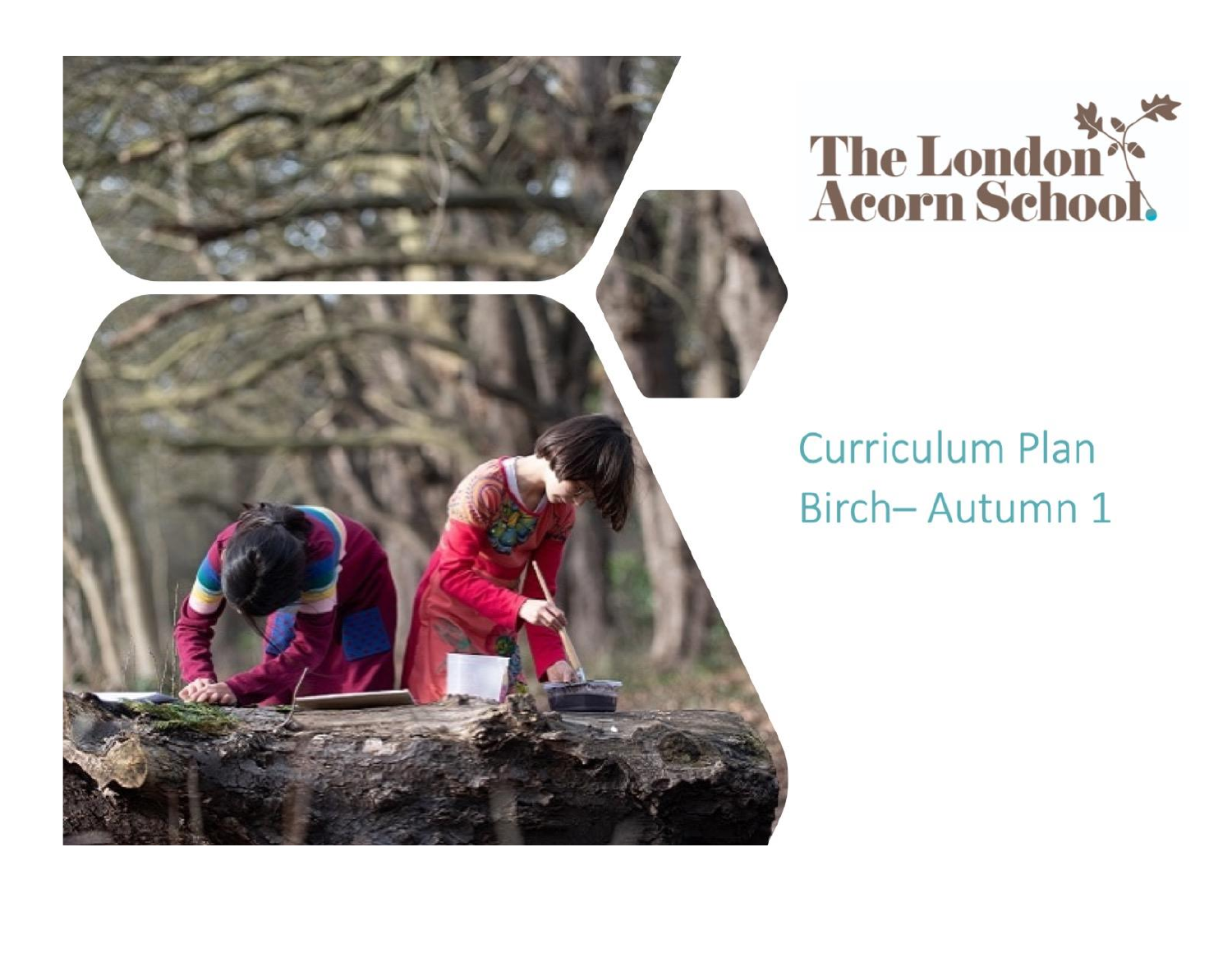## Programmes of Study

The London



## Unit title: STONE AGE

Literacy Genres Stories about past times: Stone Age Boy, *Satoshi Kitamura* (3 weeks) Information Texts (2 weeks) Fables: Aesop's Fables, (2 weeks)

## Reading Enhancements

Stone Age Boy, *Satoshi Kitamura*

| - Revising the understanding and use of place value and number<br>facts in mental addition and subtraction<br>Grammar<br>- Use multiple of 5 and 10 bonds to 100 to solve additions and<br>To reread own writing to check for<br>grammatical sense (cohesion) and accuracy<br>subtractions<br>(agreement) - identify errors and suggest<br>alternative constructions.<br>Problem solving, reasoning and algebra<br>Addition and subtraction<br>Writing to entertain:<br>Stories (Including re-telling, personal<br>add and subtract 1-digit numbers to and from 2-digit<br>experiences real & fictional)<br>numbers<br>Descriptions<br>using partitioning in adding and subtracting<br>Use money to add and subtract and record using the<br>Poetry<br>In character role (letter to recount / dairy<br>correct notation and place value<br>add and subtract 2-digit numbers using partitioning<br>entry)<br>$\sim$<br>add three 2-digit numbers by partitioning and recombining<br>Writing to inform:<br>use counting up to do mental subtractions with answers<br>Recount - First-hand experience<br>between 10 and 20, 10 and 30, and either side of 100<br>Instructions - First-hand experience<br>Word problems<br>NCR - Information booklet<br>Number and place value<br>Explanation - Observed process<br>revising the understanding and use of place value and<br>Letter<br>number facts | Literacy | <b>Maths</b> | Mental addition and subtraction |
|-------------------------------------------------------------------------------------------------------------------------------------------------------------------------------------------------------------------------------------------------------------------------------------------------------------------------------------------------------------------------------------------------------------------------------------------------------------------------------------------------------------------------------------------------------------------------------------------------------------------------------------------------------------------------------------------------------------------------------------------------------------------------------------------------------------------------------------------------------------------------------------------------------------------------------------------------------------------------------------------------------------------------------------------------------------------------------------------------------------------------------------------------------------------------------------------------------------------------------------------------------------------------------------------------------------------------------------------------------------------------------------------------|----------|--------------|---------------------------------|
|                                                                                                                                                                                                                                                                                                                                                                                                                                                                                                                                                                                                                                                                                                                                                                                                                                                                                                                                                                                                                                                                                                                                                                                                                                                                                                                                                                                                 |          |              |                                 |
|                                                                                                                                                                                                                                                                                                                                                                                                                                                                                                                                                                                                                                                                                                                                                                                                                                                                                                                                                                                                                                                                                                                                                                                                                                                                                                                                                                                                 |          |              |                                 |
|                                                                                                                                                                                                                                                                                                                                                                                                                                                                                                                                                                                                                                                                                                                                                                                                                                                                                                                                                                                                                                                                                                                                                                                                                                                                                                                                                                                                 |          |              |                                 |
|                                                                                                                                                                                                                                                                                                                                                                                                                                                                                                                                                                                                                                                                                                                                                                                                                                                                                                                                                                                                                                                                                                                                                                                                                                                                                                                                                                                                 |          |              |                                 |
|                                                                                                                                                                                                                                                                                                                                                                                                                                                                                                                                                                                                                                                                                                                                                                                                                                                                                                                                                                                                                                                                                                                                                                                                                                                                                                                                                                                                 |          |              |                                 |
|                                                                                                                                                                                                                                                                                                                                                                                                                                                                                                                                                                                                                                                                                                                                                                                                                                                                                                                                                                                                                                                                                                                                                                                                                                                                                                                                                                                                 |          |              |                                 |
|                                                                                                                                                                                                                                                                                                                                                                                                                                                                                                                                                                                                                                                                                                                                                                                                                                                                                                                                                                                                                                                                                                                                                                                                                                                                                                                                                                                                 |          |              |                                 |
|                                                                                                                                                                                                                                                                                                                                                                                                                                                                                                                                                                                                                                                                                                                                                                                                                                                                                                                                                                                                                                                                                                                                                                                                                                                                                                                                                                                                 |          |              |                                 |
|                                                                                                                                                                                                                                                                                                                                                                                                                                                                                                                                                                                                                                                                                                                                                                                                                                                                                                                                                                                                                                                                                                                                                                                                                                                                                                                                                                                                 |          |              |                                 |
|                                                                                                                                                                                                                                                                                                                                                                                                                                                                                                                                                                                                                                                                                                                                                                                                                                                                                                                                                                                                                                                                                                                                                                                                                                                                                                                                                                                                 |          |              |                                 |
|                                                                                                                                                                                                                                                                                                                                                                                                                                                                                                                                                                                                                                                                                                                                                                                                                                                                                                                                                                                                                                                                                                                                                                                                                                                                                                                                                                                                 |          |              |                                 |
|                                                                                                                                                                                                                                                                                                                                                                                                                                                                                                                                                                                                                                                                                                                                                                                                                                                                                                                                                                                                                                                                                                                                                                                                                                                                                                                                                                                                 |          |              |                                 |
|                                                                                                                                                                                                                                                                                                                                                                                                                                                                                                                                                                                                                                                                                                                                                                                                                                                                                                                                                                                                                                                                                                                                                                                                                                                                                                                                                                                                 |          |              |                                 |
|                                                                                                                                                                                                                                                                                                                                                                                                                                                                                                                                                                                                                                                                                                                                                                                                                                                                                                                                                                                                                                                                                                                                                                                                                                                                                                                                                                                                 |          |              |                                 |
|                                                                                                                                                                                                                                                                                                                                                                                                                                                                                                                                                                                                                                                                                                                                                                                                                                                                                                                                                                                                                                                                                                                                                                                                                                                                                                                                                                                                 |          |              |                                 |
|                                                                                                                                                                                                                                                                                                                                                                                                                                                                                                                                                                                                                                                                                                                                                                                                                                                                                                                                                                                                                                                                                                                                                                                                                                                                                                                                                                                                 |          |              |                                 |
|                                                                                                                                                                                                                                                                                                                                                                                                                                                                                                                                                                                                                                                                                                                                                                                                                                                                                                                                                                                                                                                                                                                                                                                                                                                                                                                                                                                                 |          |              |                                 |
|                                                                                                                                                                                                                                                                                                                                                                                                                                                                                                                                                                                                                                                                                                                                                                                                                                                                                                                                                                                                                                                                                                                                                                                                                                                                                                                                                                                                 |          |              |                                 |
|                                                                                                                                                                                                                                                                                                                                                                                                                                                                                                                                                                                                                                                                                                                                                                                                                                                                                                                                                                                                                                                                                                                                                                                                                                                                                                                                                                                                 |          |              |                                 |
|                                                                                                                                                                                                                                                                                                                                                                                                                                                                                                                                                                                                                                                                                                                                                                                                                                                                                                                                                                                                                                                                                                                                                                                                                                                                                                                                                                                                 |          |              |                                 |
|                                                                                                                                                                                                                                                                                                                                                                                                                                                                                                                                                                                                                                                                                                                                                                                                                                                                                                                                                                                                                                                                                                                                                                                                                                                                                                                                                                                                 |          |              |                                 |
|                                                                                                                                                                                                                                                                                                                                                                                                                                                                                                                                                                                                                                                                                                                                                                                                                                                                                                                                                                                                                                                                                                                                                                                                                                                                                                                                                                                                 |          |              |                                 |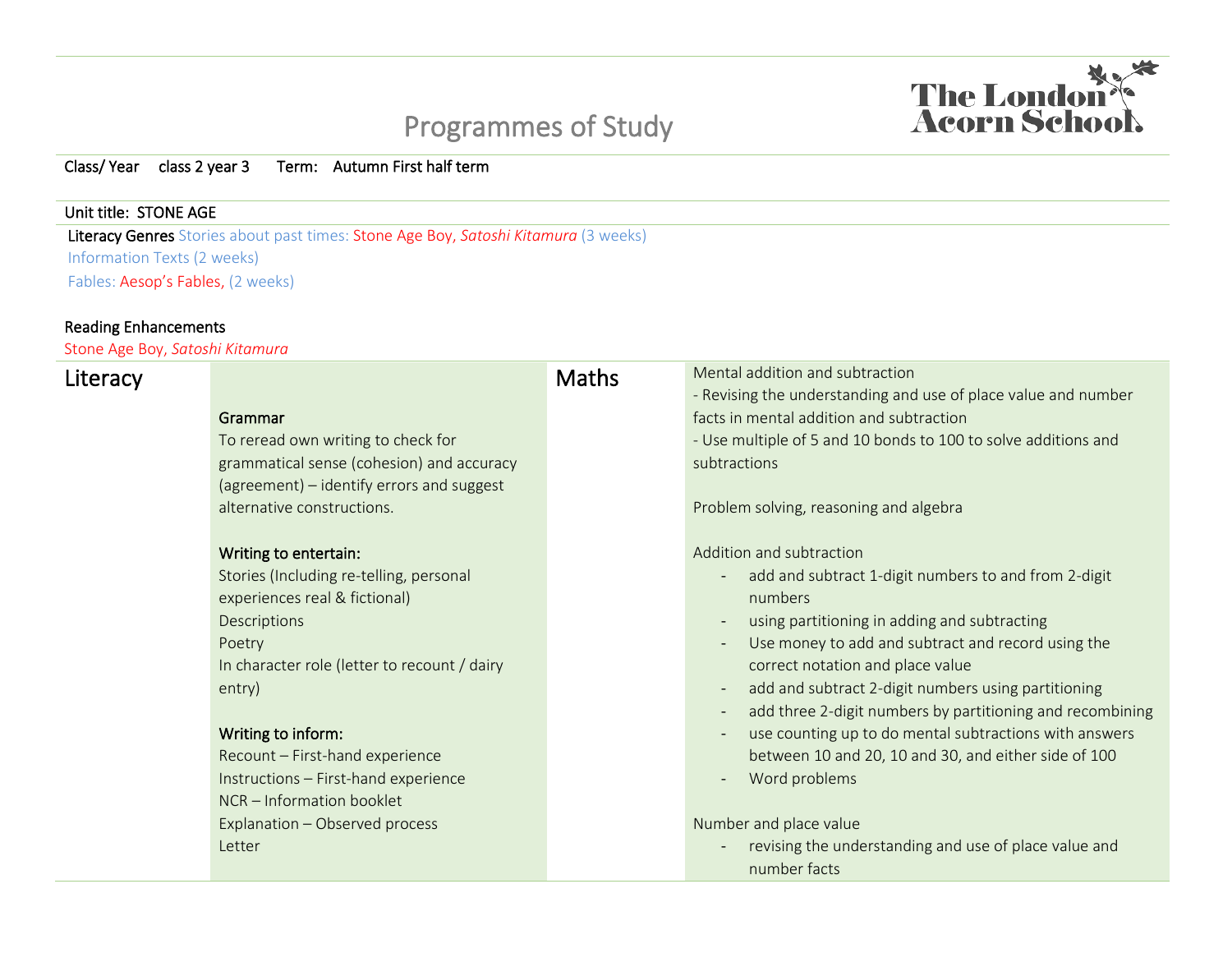|     |                                                                                                                                                                                                                                                                                                                                                                                                                                                        |                   | Compare and order 2-and 3-digit numbers<br>count on and back in 10s and 1s; add and subtract 2-digit<br>numbers<br>solve problems using place value<br>placing 2-and 3-digit numbers on a line and using an empty<br>number line to find differences<br>Comparing, ordering and understanding place value of 2-<br>and 3-digit numbers; subtracting from 2-digit numbers<br>using prediction to estimate calculations<br>understanding place value, including in money<br>using number lines to compare and round numbers and to<br>find differences<br>round 3-digit numbers to nearest 100                                                                                                                                                                                                                                                                                 |
|-----|--------------------------------------------------------------------------------------------------------------------------------------------------------------------------------------------------------------------------------------------------------------------------------------------------------------------------------------------------------------------------------------------------------------------------------------------------------|-------------------|------------------------------------------------------------------------------------------------------------------------------------------------------------------------------------------------------------------------------------------------------------------------------------------------------------------------------------------------------------------------------------------------------------------------------------------------------------------------------------------------------------------------------------------------------------------------------------------------------------------------------------------------------------------------------------------------------------------------------------------------------------------------------------------------------------------------------------------------------------------------------|
| Art | <b>PAINTING - SILOUETTES AND WATER</b><br><b>COLOUR (STONEHENGE)</b><br>Know that silhouettes are created by<br>light being blocked by an object<br>Create an outline to represent a<br>silhouette through drawing and<br>sketching<br>Explore why block colour is best used<br>to represent a foreground<br>Know that tints and shades have the<br>same base colour<br>Explore using watercolour in linear and<br>concentric form to create an effect | <b>Humanities</b> | History<br><b>STONE AGE</b><br>Know that the Stone Age was a time thousands of years<br>$\bullet$<br>ago, when early humans lived in caves and jungles.<br>Place this period of time on a time line and understand its<br>place in history<br>Explore how archaeology has been used to find out about<br>the stone age<br>Identify what the lifestyle of humans in this period of time<br>was like and know the 2 main things that they did (protect<br>themselves from the wild animals and to gather food).<br>Investigate the types of tools that were made in the stone<br>$\bullet$<br>age and what they were used for (inc choppers, flints,<br>arrows, spears)<br>Explore the forms of communication including art and<br>symbols<br>Know what form of shelter was used during this period,<br>how it was structured and how it adapted as the stone age<br>developed |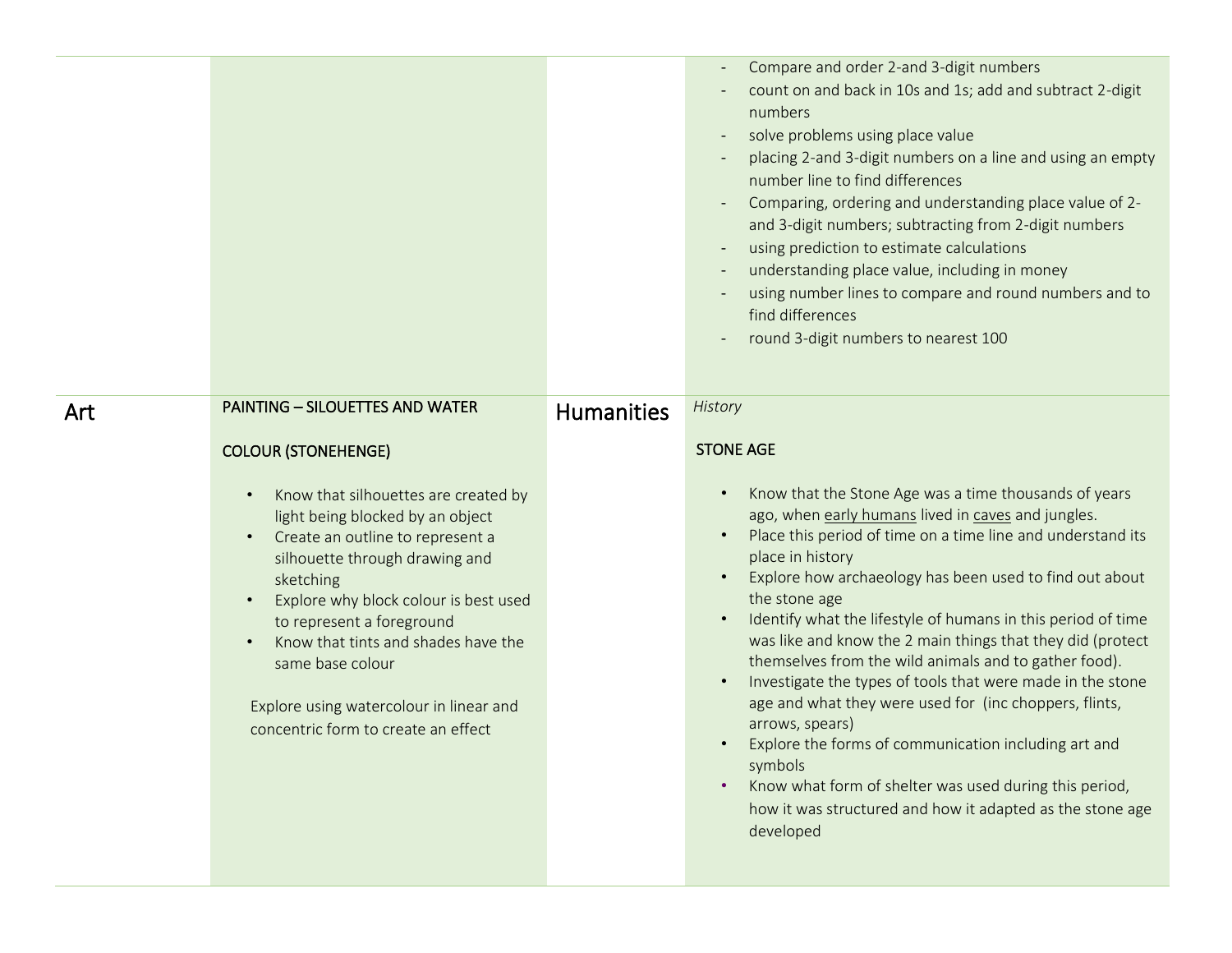| Relationships<br>and Health                   | <b>KEEPING HEALTHY</b><br>• Know the characteristics and mental<br>and physical benefits of an active life<br>style<br>• Know the importance of building<br>regular exercise into daily and weekly<br>routines and how to achieve this<br>(walking/ cycling to school)<br>• Know the risks associated with an<br>inactive lifestyle (including obesity)<br>• Know the importance of sufficient<br>good quality sleep for good health<br>and that lack of sleep can affect<br>weight, mood and concentration<br>. Know how and when to seek support<br>including which adults to speak to in<br>school if they are worried about their<br>health                                                                                                                                   | Forest<br>School | Empathy and self-care: Story of Fog - friendship. Use soap from<br>horse chestnut leaves, make shelters for animals - dead-hedges,<br>hedgehog homes. Foraging for firewood. Carrying sticks safely.<br>Practise safe fire technique, make Dragon Leaf spiral at equinox.                         |
|-----------------------------------------------|-----------------------------------------------------------------------------------------------------------------------------------------------------------------------------------------------------------------------------------------------------------------------------------------------------------------------------------------------------------------------------------------------------------------------------------------------------------------------------------------------------------------------------------------------------------------------------------------------------------------------------------------------------------------------------------------------------------------------------------------------------------------------------------|------------------|---------------------------------------------------------------------------------------------------------------------------------------------------------------------------------------------------------------------------------------------------------------------------------------------------|
| Design and<br>technology /<br><b>Woodwork</b> | <b>MECHANISMS</b><br>Design and build an accessory that will<br>help to keep a compass level when it is<br>being used.<br>Use research and develop design criteria<br>$\bullet$<br>of innovative and functional bases<br>Generate, develop and model their ideas<br>$\bullet$<br>through discussion, annotated sketches,<br>cross-sectional and exploded diagrams,<br>prototypes and pattern pieces<br>Select from and use a wide range of tools<br>$\bullet$<br>and materials to perform practical tasks<br>accurately<br>Explore whether the compass still works<br>$\bullet$<br>the same, or whether it behaves<br>differently<br>Suggest alternative ways of making their<br>product, if first attempts fail<br>Carry out appropriate tests before making<br>any improvements | <b>Science</b>   | <b>BIOLOGY - HUMANS INCLUDING</b><br><b>ANIMALS</b><br>Name the main parts of the skeletal system and know its<br>function.<br>Name the main parts of muscular system and know its<br>function.<br>Identify and name the different types of food groups and<br>the importance of a balanced diet. |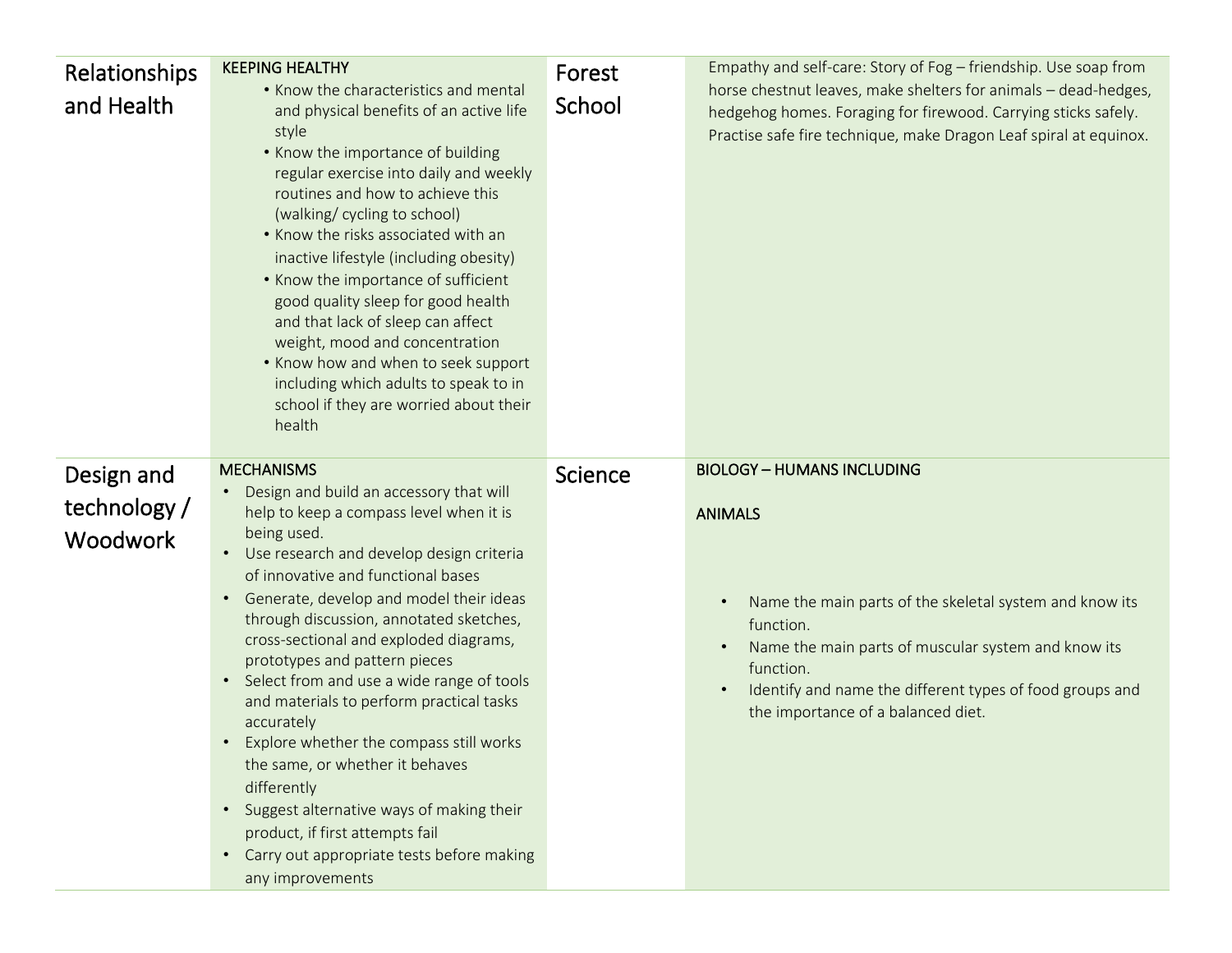|                             | Present their product to an audience<br>$\bullet$<br>highlighting its functionality, design<br>purpose and aesthetics.                                                                                                                                                                                                                                                                                                                                                                                                                                  |              |                                                                                                                                                                                                                                                                                                                                                                                                                                                                                                                                                                                                                   |
|-----------------------------|---------------------------------------------------------------------------------------------------------------------------------------------------------------------------------------------------------------------------------------------------------------------------------------------------------------------------------------------------------------------------------------------------------------------------------------------------------------------------------------------------------------------------------------------------------|--------------|-------------------------------------------------------------------------------------------------------------------------------------------------------------------------------------------------------------------------------------------------------------------------------------------------------------------------------------------------------------------------------------------------------------------------------------------------------------------------------------------------------------------------------------------------------------------------------------------------------------------|
| Religious<br><b>Studies</b> | <b>CHRISTIANITY-SYMBOLISM</b><br>Signs and symbols in Christianity and<br>$\bullet$<br>other religions<br>Discuss the meaning and significance<br>$\bullet$<br>of stories as expressions of belief, the<br>special uses of language and symbols,<br>particularly in describing God and the<br>Trinity.<br>Discuss the Lord's Prayer and other<br>$\bullet$<br>important prayers and their meaning<br>for believers.<br>Understand the Church Year: its<br>$\bullet$<br>structure as a reflection of the life of<br>Jesus and the history of the Church. | <b>PE</b>    | <b>SWIMMING</b><br>To develop confidence in the water. To enter and leave the pool<br>safely. Be able to answer questions about pool safety. Swims<br>competently, confidently and proficiently over a distance of at least<br>10m. Begin to refine the technique of breaststroke and back stroke.<br>Outcome: To swim a width unaided in recognisable stroke.<br><b>FITNESS</b><br>Develop and improve physical activity for sustained periods of time.<br>Learn skills to solve problems, individually and as part of a team.<br>Increase and improve on longevity of physical activity.                        |
| French                      | To introduce ourselves in French.<br>To learn body parts<br>To use phonics to pronounce numbers 1<br>$-10$<br>To learn a minimum of 5 colours in<br>French<br>To learn 6 family members in French.<br>To learn simple sentences in French<br>To re-cap what has been learned                                                                                                                                                                                                                                                                            | <b>Music</b> | • Pupils will develop their performing, composing and listening<br>skills<br>. Pupils will learn about the interrelated dimensions of music<br>• Pupils will use a range of classroom instruments to create and<br>manipulate sounds, develop a strong sense of pulse and rhythm<br>and establish good ensemble performance skills.<br>• Pupils will sing a wide number of songs and develop their vocal<br>range, intonation, articulation, blending and a joy for singing.<br>• Pupils will learn to analyse music using age-appropriate musical<br>vocabulary and to apply this knowledge in a musical context |